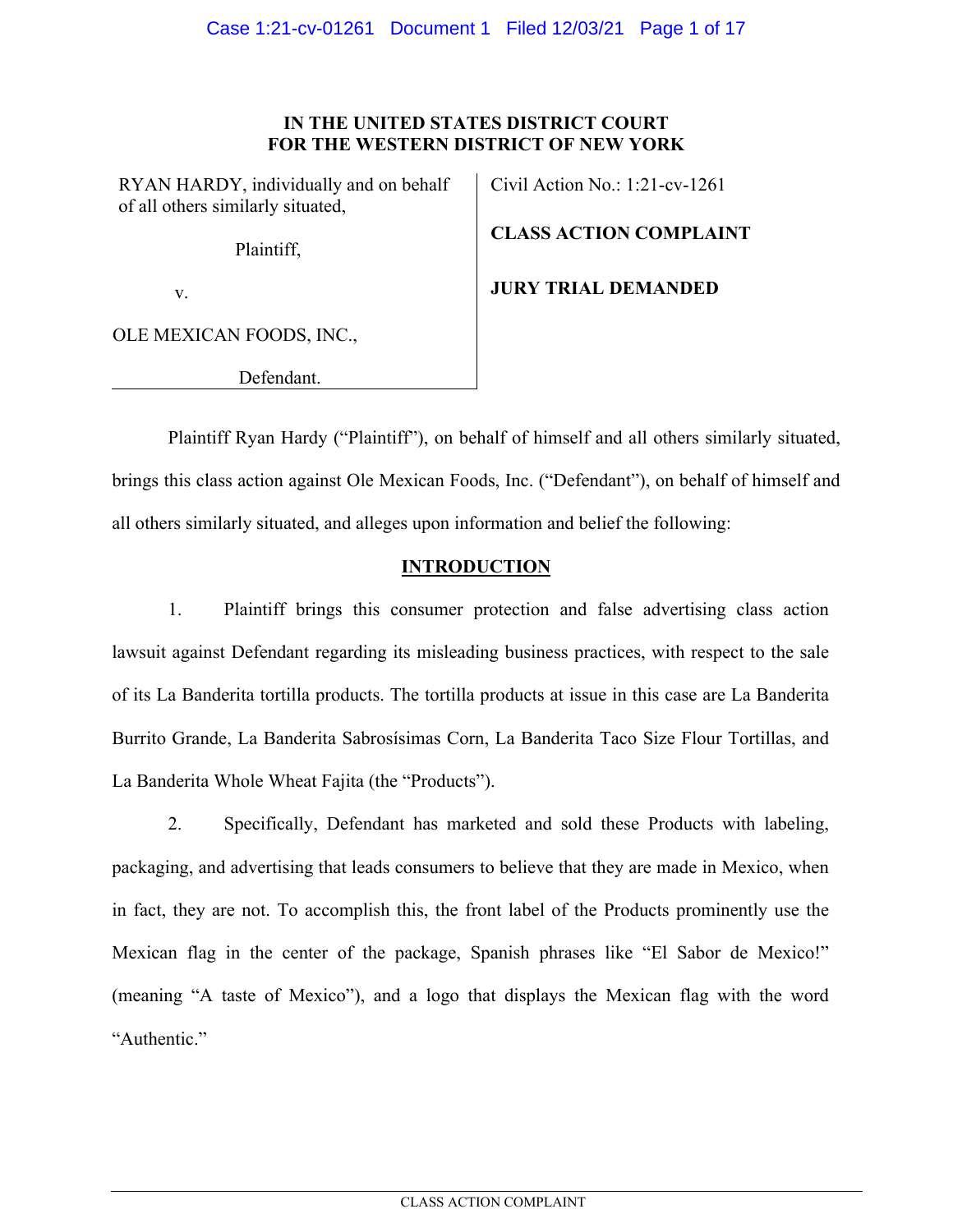## Case 1:21-cv-01261 Document 1 Filed 12/03/21 Page 2 of 17

3. Tortillas are a staple of Mexican cuisine and are considered to have originated in Mexico.<sup>1</sup> The people of Mexico have a long history with tortillas and are generally credited with having perfected the art of making them.

4. Because of this, consumers value tortilla products that are authentically made in Mexico. Had Plaintiff and other consumers known that the Products were not made in Mexico, they would not have purchased the Products or would have paid significantly less for them. Therefore, Plaintiff and other consumers have suffered an injury-in-fact as a result of Defendant's deceptive practices.

5. Thus, Plaintiff, on behalf of himself and all others similarly situated, brings this case seeking damages, restitution, declaratory and injunctive relief, and all other remedies this Court deems appropriate.

### **JURISDICTION AND VENUE**

6. The Court has original jurisdiction under 28 U.S.C. § 1332(d)(2) because the matter in controversy, exclusive of interest and costs, exceeds the sum or value of \$5,000,000, this is a class action in which there are more than 100 Class members, and at least some Class members are citizens of states different from Defendant.

7. This Court has personal jurisdiction over Defendant because Defendant intentionally avails itself of the markets in New York through the promotion, marketing, and sale of the Products in New York to render the exercise of jurisdiction by this Court permissible under traditional notions of fair play and substantial justice.

<sup>&</sup>lt;sup>1</sup> http://www.latortillaoven.com/history/ (last visited December 3, 2021).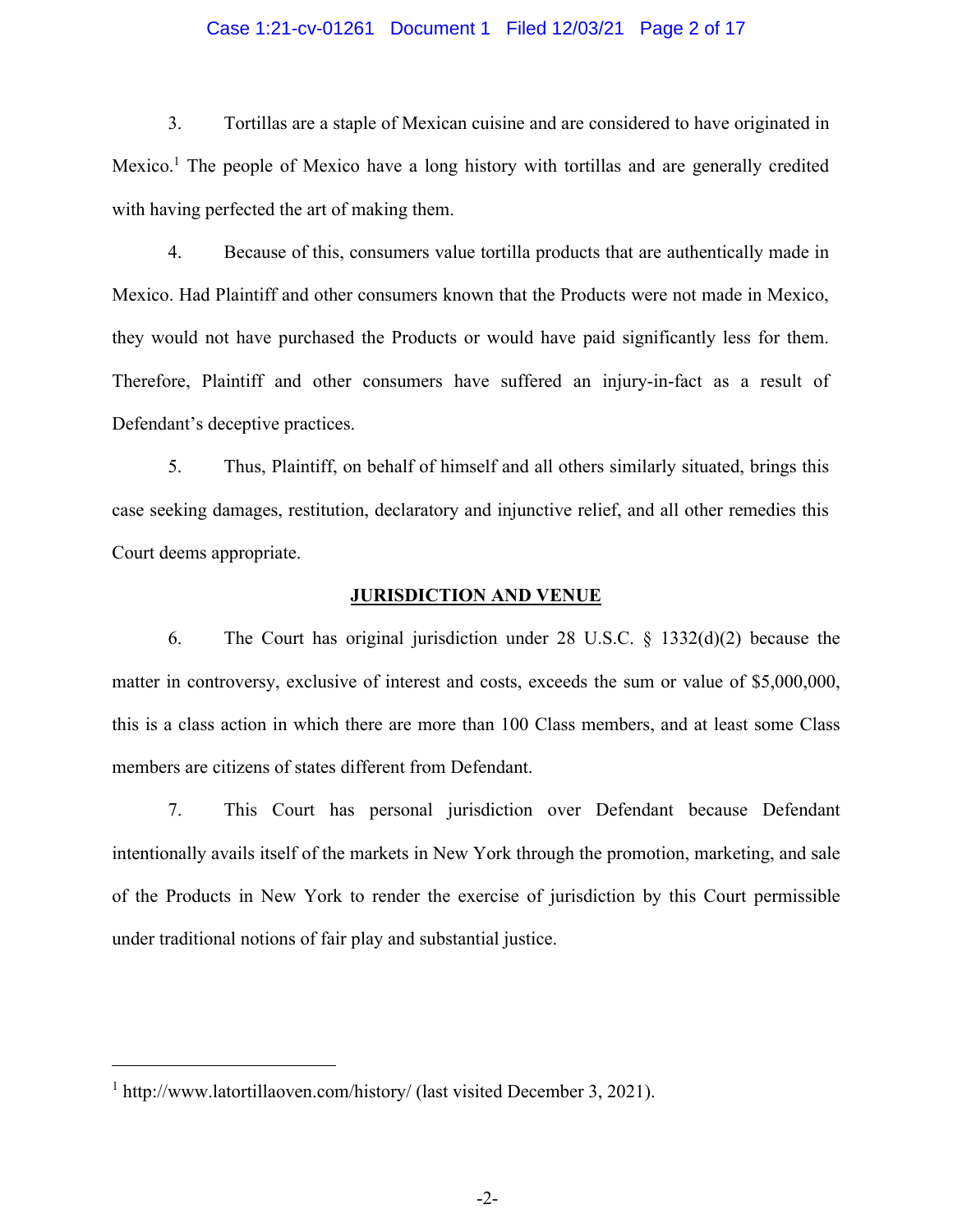## Case 1:21-cv-01261 Document 1 Filed 12/03/21 Page 3 of 17

8. Venue is proper in this Court pursuant to 28 U.S.C. §§ 1391(a) and (b)(2) because a substantial part of the events and omissions giving rise to these claims occurred in this District. Plaintiff resides and purchased the Product in this District.

#### **PARTIES**

9. Plaintiff Ryan Hardy ("Mr. Hardy") is a citizen of and resides in Buffalo, New York. On or about December 2018, Mr. Hardy, purchased the La Banderita Taco Size Flour Tortillas at a Tops Friendly Markets or Wegmans grocery store in West Seneca, New York. In purchasing the Product, Mr. Hardy saw and relied on Defendant's references to the Mexican flag, the phrase "A Taste of Mexico!", the brand name "La Banderita," and the word "Authentic."

10. Based on these front-label representations, Mr. Hardy believed he was purchasing tortillas made in Mexico. However, unbeknownst to Mr. Hardy, the Product is not made in Mexico. Mr. Hardy would not have purchased the Product or would have paid significantly less for it had he known that it was not made in Mexico. Therefore, Mr. Hardy suffered an injury-in-fact and lost money as a result of Defendant's misleading, false, unfair, and fraudulent practices, as described herein.

11. Despite being misled, Mr. Hardy would purchase the Product in the future if the Product was in fact made in Mexico. While Mr. Hardy currently believes the Product is not made in Mexico, he lacks personal knowledge as to Defendant's specific business practices, leaving doubt in his mind as to the possibility that in the future the Product might conform to the representations made on the front label of the Product, and might actually be made in Mexico. This uncertainty, coupled with his desire to purchase the Product, and the fact that he regularly visits stores which sell the Product, is an ongoing injury that can and would be

-3-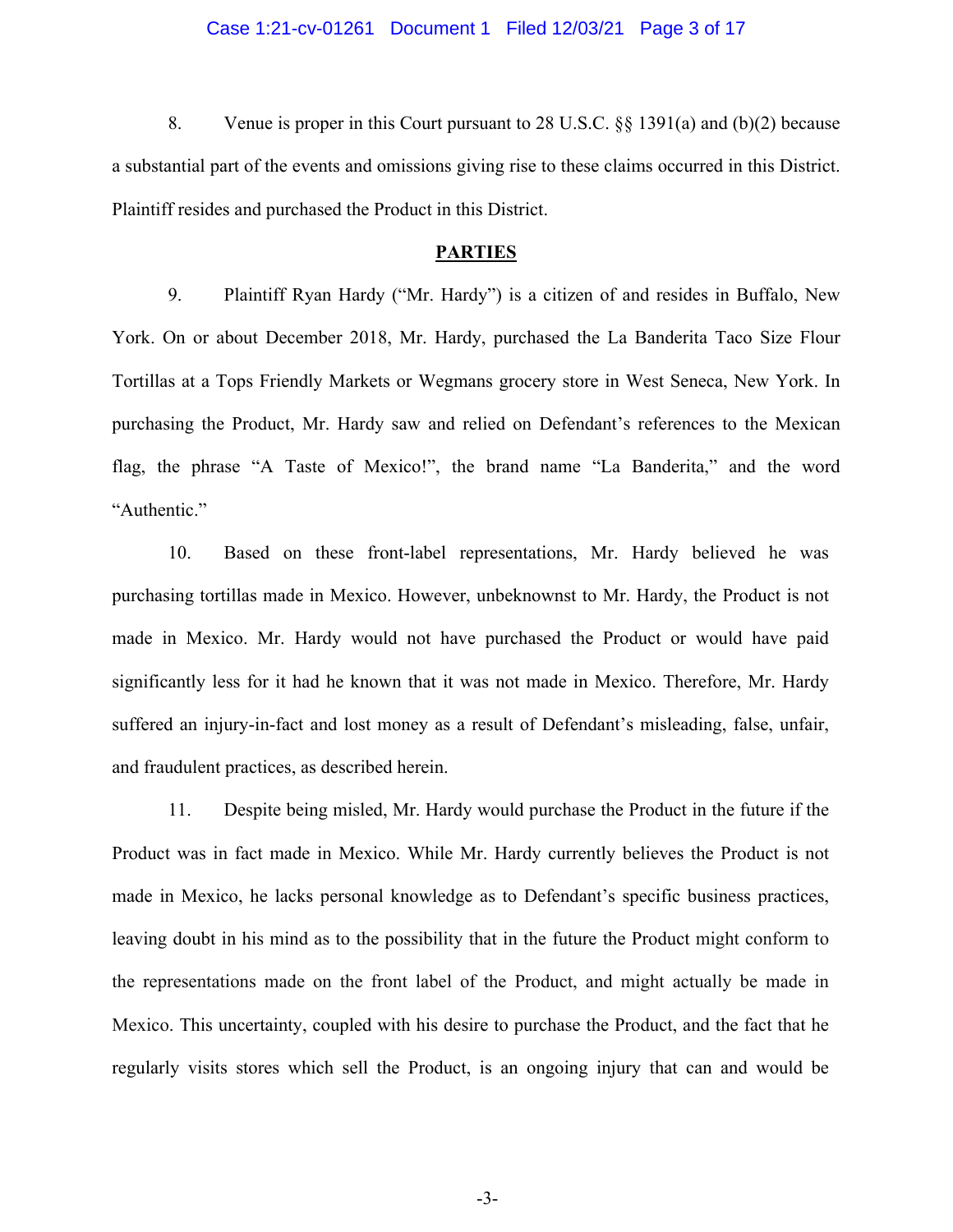### Case 1:21-cv-01261 Document 1 Filed 12/03/21 Page 4 of 17

rectified by an injunction enjoining Defendant from making the false and/or misleading representations alleged herein. In addition, Class members will continue to purchase the Products, reasonably but incorrectly believing that they are made in Mexico, absent an injunction. Further, money damages alone are an inadequate remedy, as Class members will continue to purchase the Products.

12. Defendant Ole Mexican Foods, Inc. maintains its principal place of business in Norcross, Georgia. Defendant sells a line of products under the brand name La Banderita. The La Banderita products are available at grocery retailers in New York, and include products like tortillas, chorizo, chips, and salsas. Defendant, directly and/or through its agents, is responsible for the manufacturing, packaging, marketing, distribution, and sale of the Products in New York.

### **FACTUAL ALLEGATIONS**

13. Tortillas are a staple of Mexican cuisine. They are flat, thin, and circular, similar to a thin flatbread. Typically, they are made from either corn or flour, and used in a variety of ways.<sup>2</sup>

14. Tortillas are considered the national bread of Mexico and are "increasing in popularity throughout the world," with most of the tortillas in the world being produced in Mexico.<sup>3</sup>

15. At all relevant times pertaining to this Complaint, the Products were sold in New York, and across the United States at grocery chains, and other retailers.

<sup>2</sup> *See* Hartley, Alto, *A Brief History of the Tortilla*, February 16, 2018 available at https://altohartley.com/a-brief-history-of-the-tortilla/#:~:text=According%20to %20legend%2C%20tortillas%20were,some%20sort%20of%20maize%20bread (last visited December 3, 2021)

<sup>3</sup> *See* L.W. Rooney, et al., *Grain-Based Products and Their Processing*, https://www.sciencedirect.com/topics/food-science/tortilla (last visited December 3, 2021).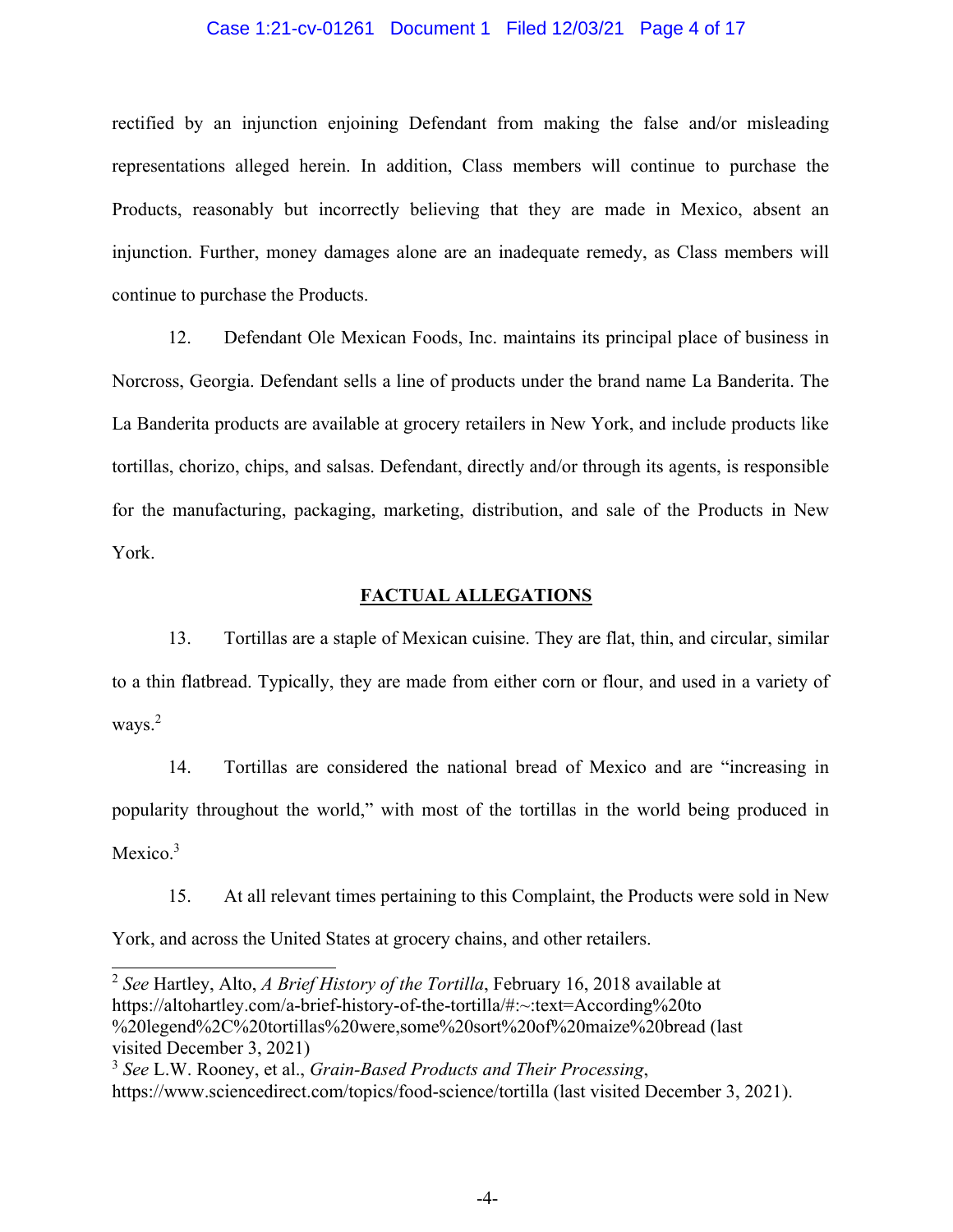# Case 1:21-cv-01261 Document 1 Filed 12/03/21 Page 5 of 17

16. The packaging of the Products, regardless of size or variety (e.g., corn tortillas and flour tortillas) all contain the same misleading representations on the front label of the Products, regarding the Mexican origin of the Products. Specifically, the front label of the Products all contain:

- (a) the phrase "El Sabor de Mexico!" or "A Taste of Mexico!"
- (b) a Mexican flag on the front and center of the packaging; and
- (c) the brand name "La Banderita" meaning "the flag", which is a reference to the Mexican flag displayed prominently on all the Products (the foregoing representations are herein collectively referred to as the "Mexican Representations").

17. In addition, some of the Products also contain a circular logo on the front label of the Products, with the Mexican flag and the word "Authentic." Several of the Products also contain Spanish words or phrases, on the front label of the Products, such as "Sabrosisimas" and "Tortillas de Maiz."

18. The foregoing representations, on the front label of the Products, taken in isolation and as a whole, create the misleading impression that the Products are made in Mexico, even though they are not.

19. Examples of the front label of each Product are included in the following pages: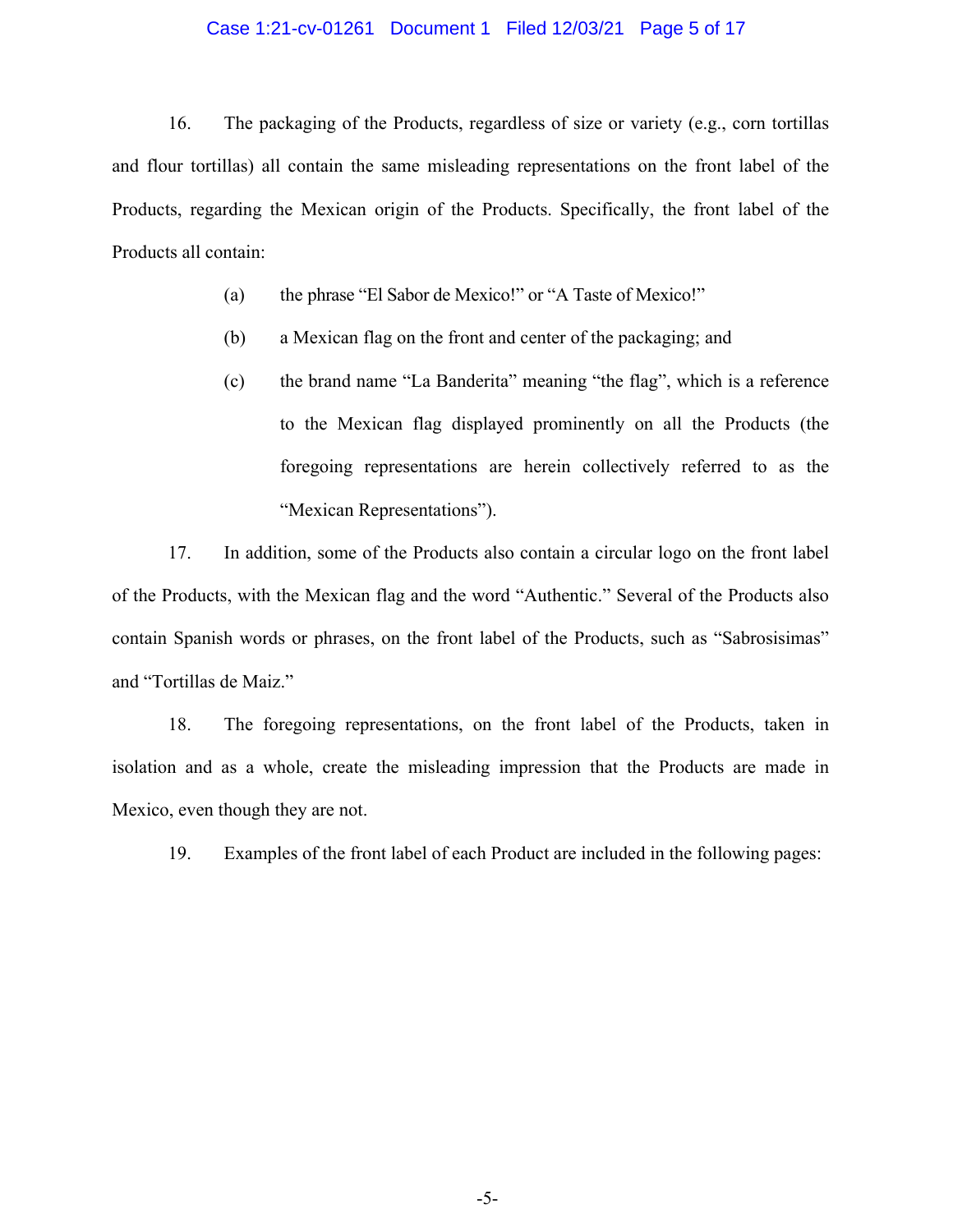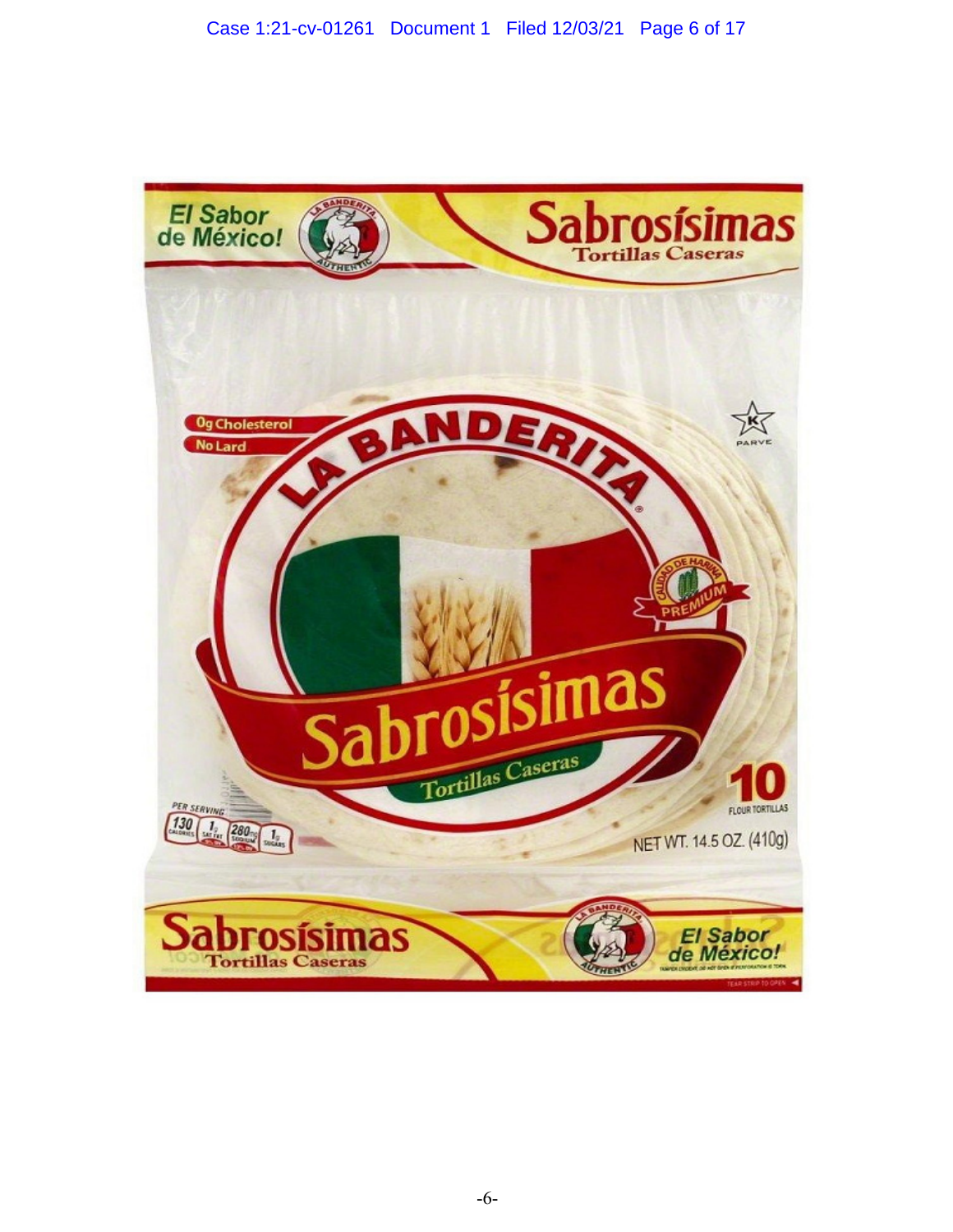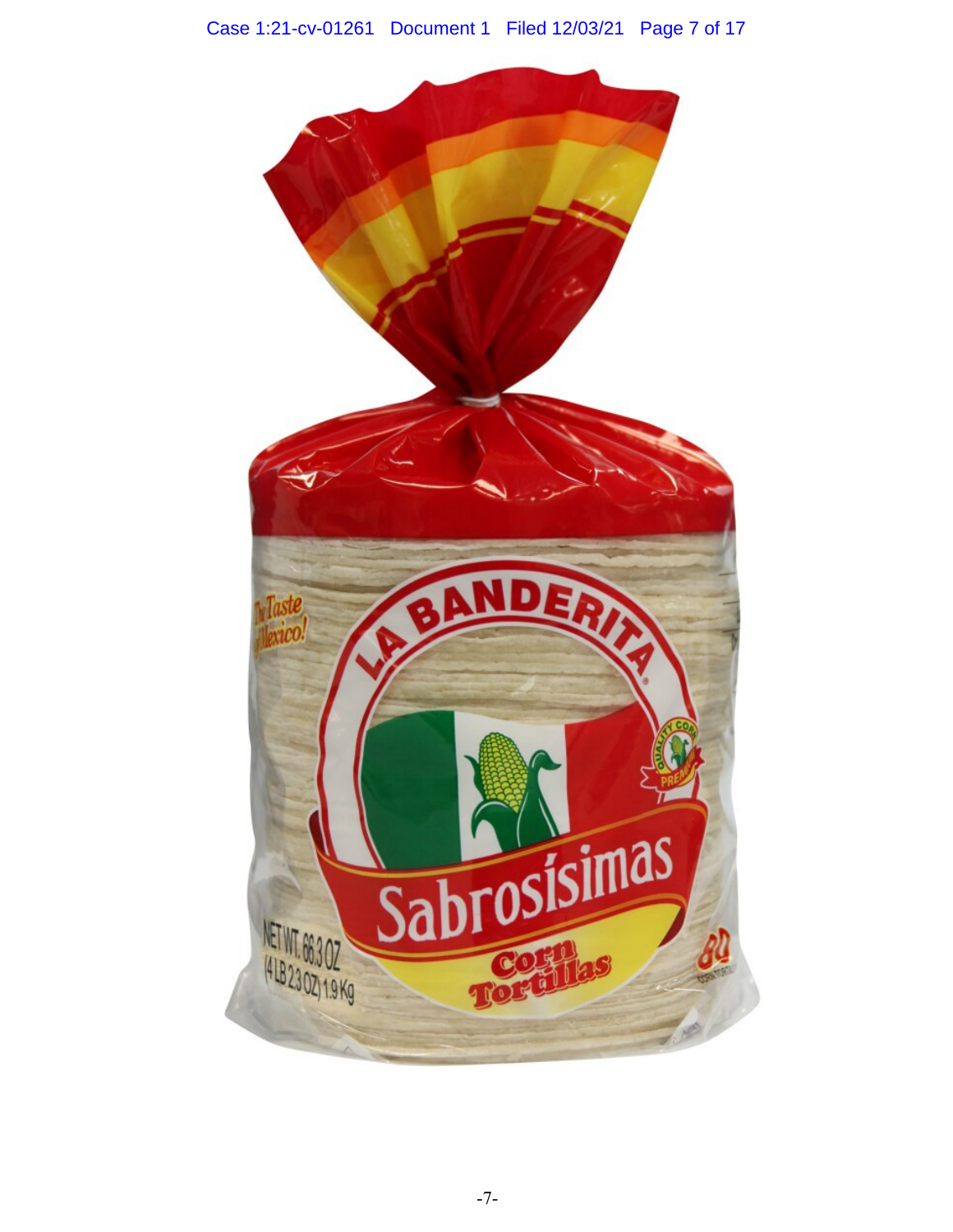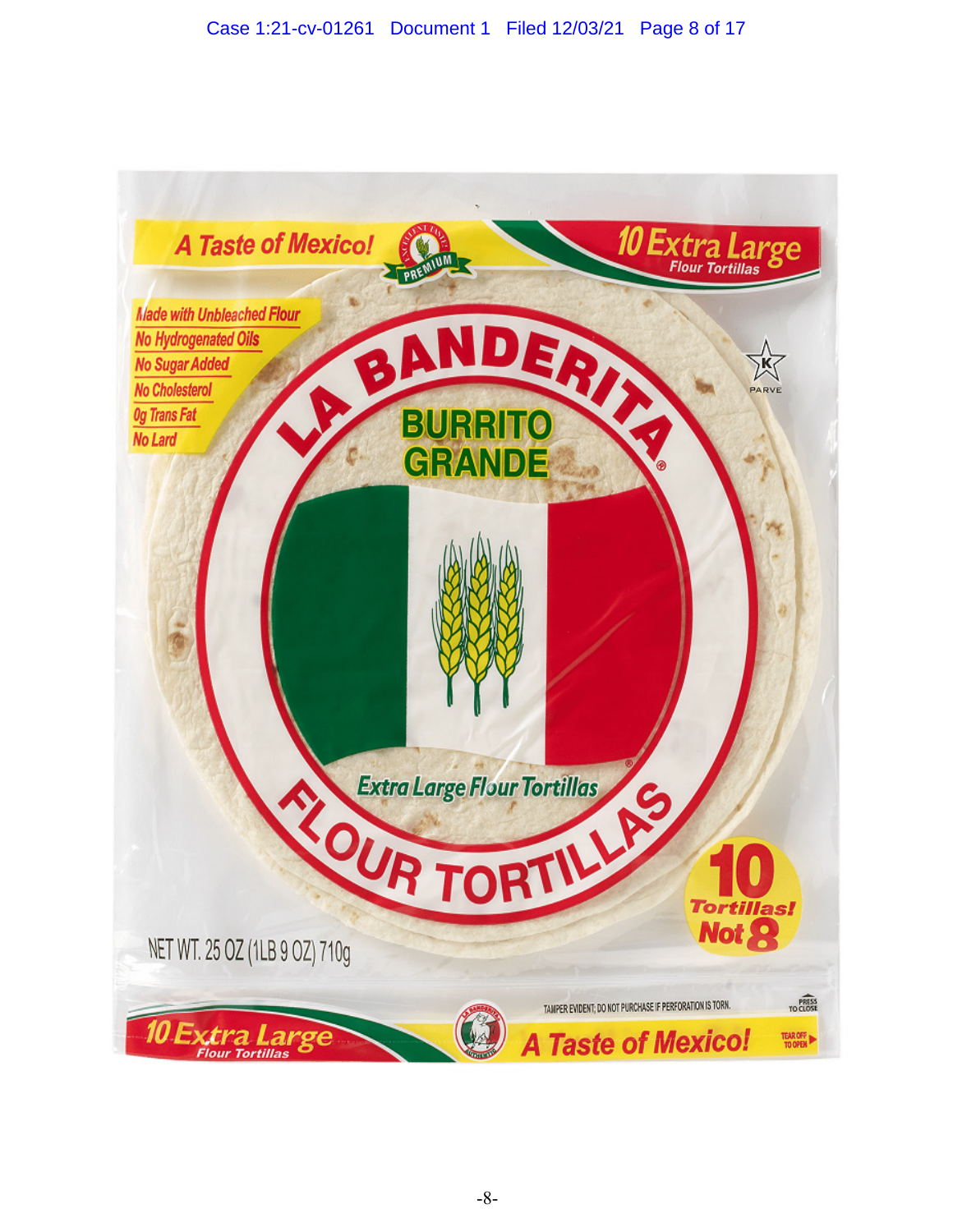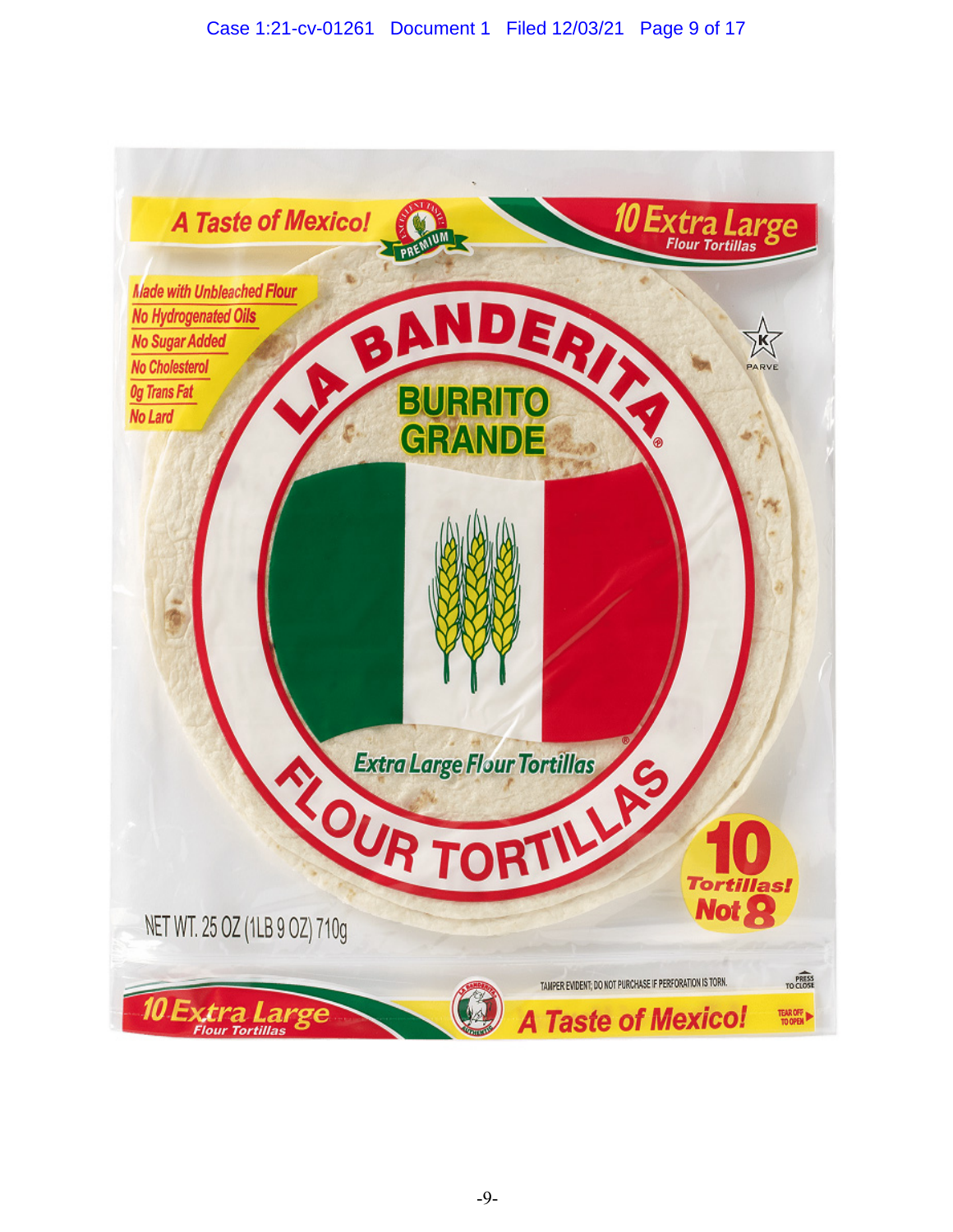# Case 1:21-cv-01261 Document 1 Filed 12/03/21 Page 10 of 17

20. The Products' labeling, packaging, and marketing are misleading to reasonable consumers, including Plaintiff and other Class members, and only serve the profit-maximizing interests of Defendant.

21. Defendant deceptively labeled and packaged the Products to target consumers who are interested in purchasing tortillas from Mexico.

22. As the entity responsible for the development, manufacturing, packaging, advertising, distribution, and sale of the Products, Defendant knew or should have known that each of the Products falsely and deceptively misrepresents that the Products are made in Mexico.

23. Defendant knows, knew or should have known, that Plaintiff and other consumers did and would rely on the labeling, packaging, and advertising before purchasing the Products, and would reasonably believe that the Products were made in Mexico because of the Mexican Representations.

24. Because the Products are not made in Mexico as reasonably expected by Plaintiff and other consumers, Defendant's marketing of the Products was and continues to be misleading and deceptive.

25. Each consumer has been exposed to the same or substantially similar deceptive practices because: (1) each Product contains the Mexican Representations; and (2) each Product is not made in Mexico.

26. Plaintiff and other consumers have paid an unlawful premium for the Products. Plaintiff and other consumers would have paid significantly less for the Products had they known that the Products were not made in Mexico. In the alternative, Plaintiff and other consumers would not have purchased the Products at all had they known that the Products were

-10-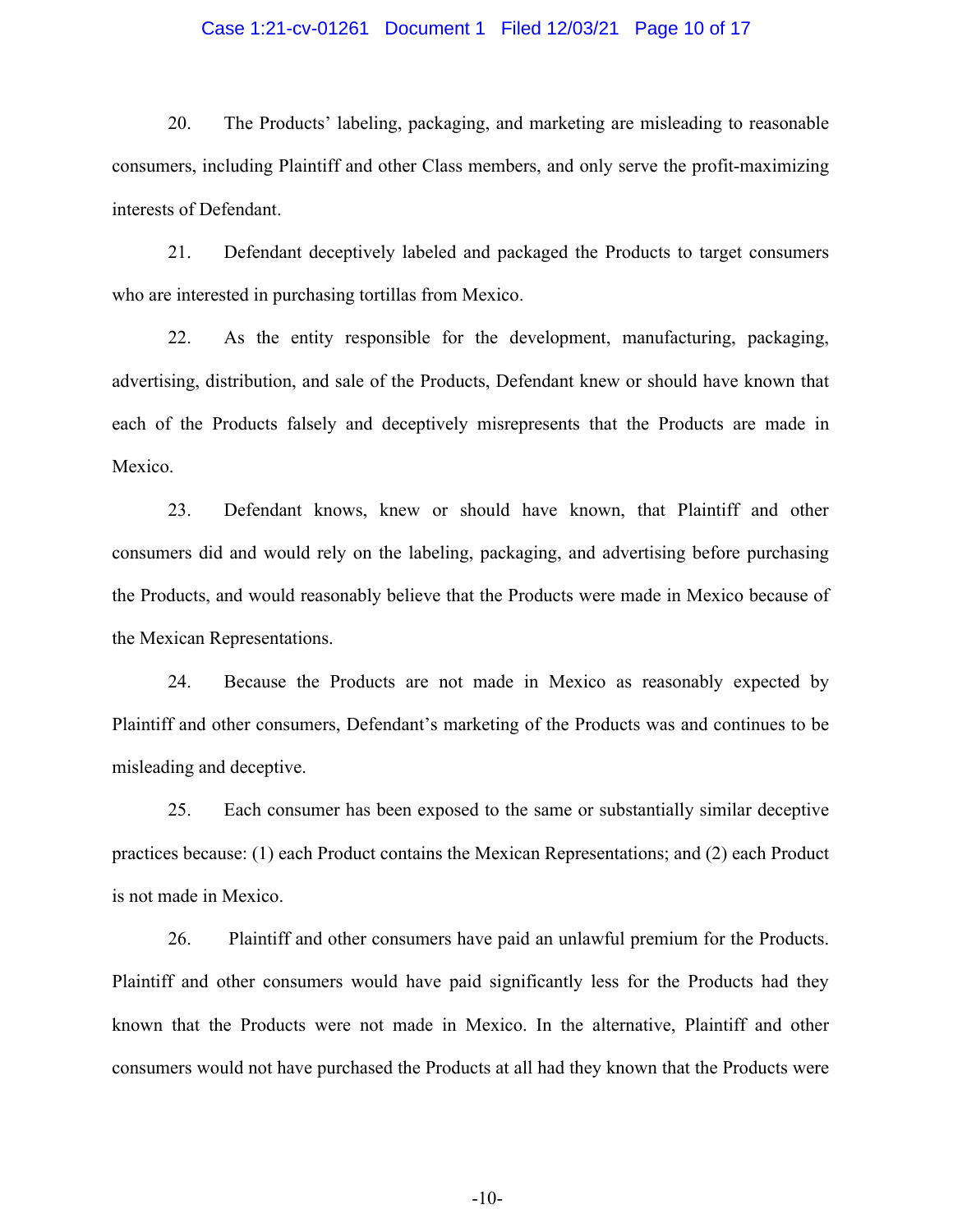#### Case 1:21-cv-01261 Document 1 Filed 12/03/21 Page 11 of 17

not made in Mexico. Therefore, Plaintiff and other consumers purchasing the Products suffered injury in fact and lost money as a result of Defendant's false, unfair, and fraudulent practices, as described herein.

27. As a result of its misleading business practices, and the harm caused to Plaintiff and other consumers, Defendant should be enjoined from deceptively representing that the Products are made in Mexico. Furthermore, Defendant should be required to pay for all damages caused to misled consumers, including Plaintiff.

#### **CLASS ACTION ALLEGATIONS**

28. Plaintiff brings this class action pursuant to Rule 23 of the Federal Rules of Civil Procedure, individually and on behalf of all persons who purchased any of the Products in New York for personal, family, or household purposes, within the applicable statute-of-limitations period (the "New York Class" or "Class").

29. Excluded from the Class are the following individuals and/or entities: Defendant and its parents, subsidiaries, affiliates, officers and directors, current or former employees, and any entity in which Defendant have a controlling interest; all individuals who make a timely election to be excluded from this proceeding using the correct protocol for opting out; and all judges assigned to hear any aspect of this litigation, as well as their immediate family members.

30. Plaintiff reserves the right to modify or amend the definition of the proposed Class after having had an opportunity to conduct discovery.

31. Numerosity: The members of the Class are so numerous that individual joinder of all Class members is impracticable. Defendant has sold at least thousands of packages of the Products to Class members. There are likely at least thousands of Class members.

-11-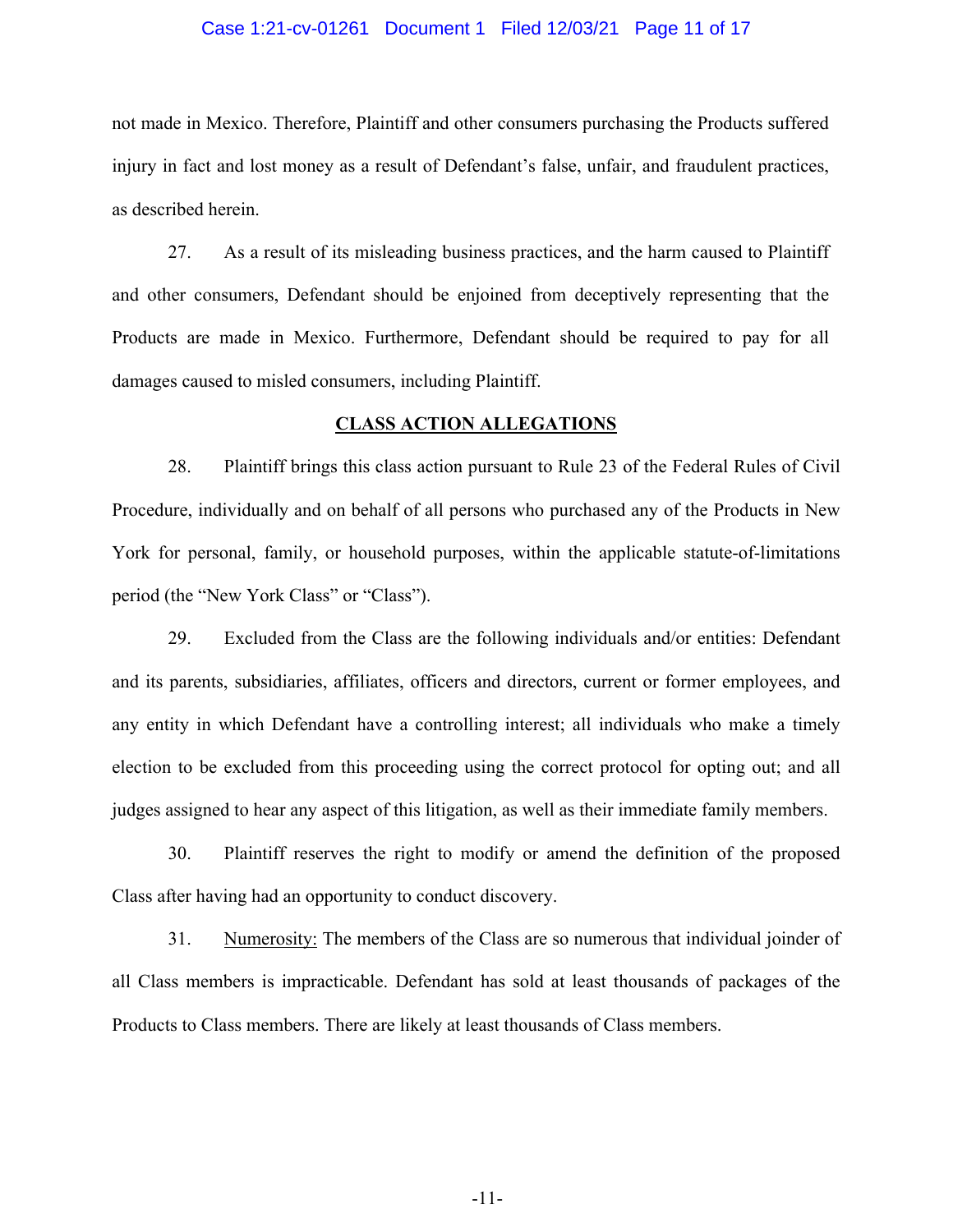# Case 1:21-cv-01261 Document 1 Filed 12/03/21 Page 12 of 17

32. Common Questions Predominate: There are questions of law and fact common to the proposed Class that will drive the resolution of this action and will predominate over questions affecting only individual Class members. These questions include, but are not limited to, the following:

- a. Whether Defendant misrepresented material facts and/or failed to disclose material facts in connection with the packaging, marketing, distribution, and sale of the Products;
- b. Whether Defendant's use of false or deceptive packaging and advertising constituted false or deceptive advertising;
- c. Whether Defendant engaged in unfair, unlawful and/or fraudulent business practices;
- d. Whether Defendant's conduct violated the numerous state consumer protection statutes alleged herein;
- e. Whether Defendant's unlawful conduct, as alleged herein, was intentional and knowing;
- f. Whether Plaintiff and the Class are entitled to damages and/or restitution, and in what amount;
- g. Whether Defendant is likely to continue using false, misleading or unlawful conduct such that an injunction is necessary; and
- h. Whether Plaintiff and the Class are entitled to an award of reasonable attorneys' fees, interest, and costs of suit.

33. Defendant is engaged in a common course of conduct giving rise to violations of the legal rights sought to be enforced uniformly by Plaintiff and Class members. Similar or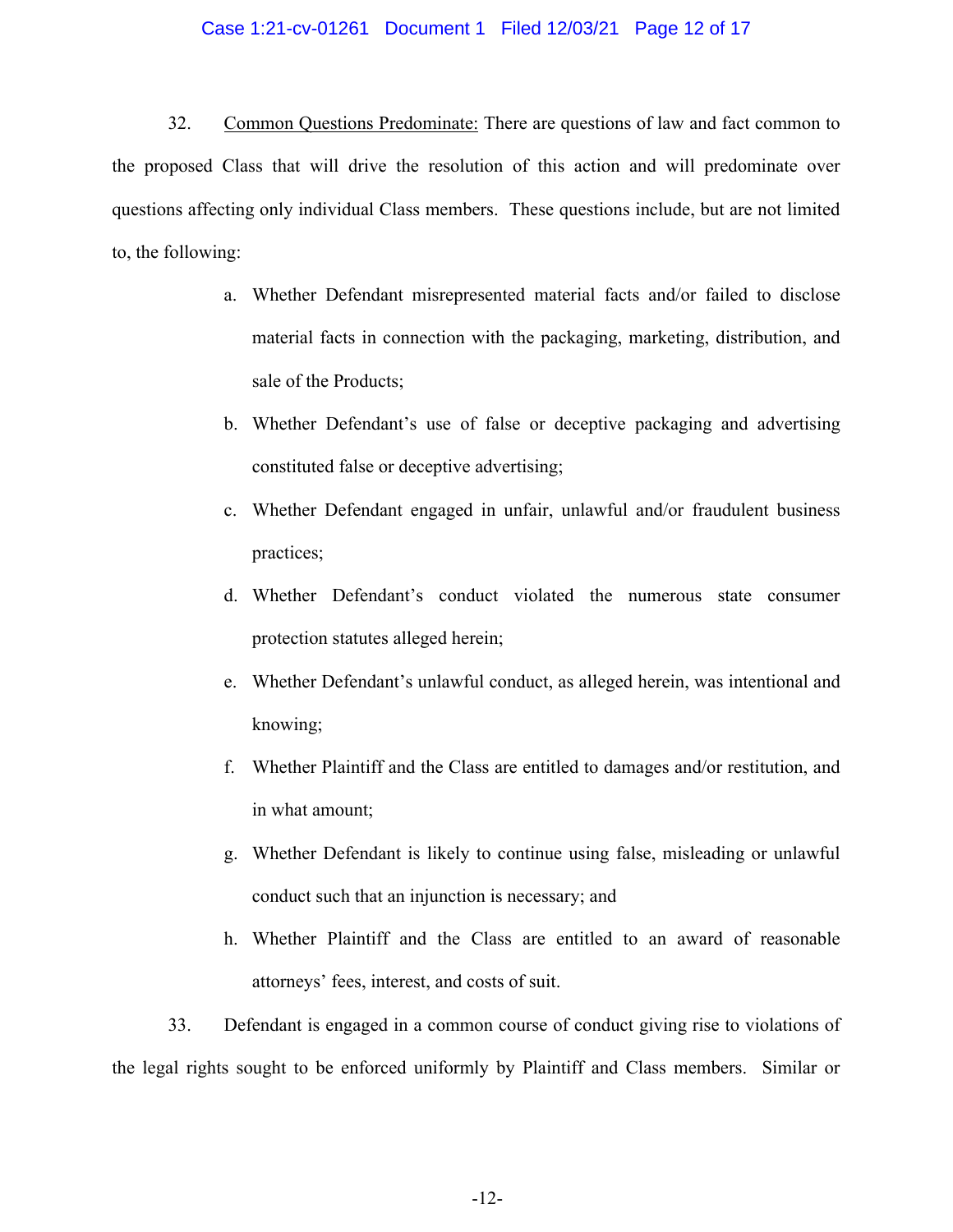### Case 1:21-cv-01261 Document 1 Filed 12/03/21 Page 13 of 17

identical statutory and common law violations, business practices, and injuries are involved. The injuries sustained by members of the proposed Class flow, in each instance, from a common nucleus of operative fact, namely, Defendant's deceptive packaging and advertising of the Products. Each instance of harm suffered by Plaintiff and Class members has directly resulted from a single course of illegal conduct. Therefore, individual questions, if any, pale in comparison to the numerous common questions presented in this action.

34. Superiority: Because of the relatively small size of the individual Class members' claims, no Class member could afford to seek legal redress on an individual basis. Furthermore, individualized litigation increases the delay and expense to all parties and multiplies the burden on the judicial system presented by the complex legal and factual issues of this case. Individualized litigation also presents a potential for inconsistent or contradictory judgments. A class action is superior to any alternative means of prosecution.

35. Typicality: The representative Plaintiff's claims are typical of those of the proposed Class, as all members of the proposed Class are similarly affected by Defendant's uniform unlawful conduct as alleged herein.

36. Adequacy: Plaintiff will fairly and adequately protect the interests of the proposed Class as his interests do not conflict with the interests of the members of the proposed Class he seeks to represent, and he has retained counsel competent and experienced in class action litigation. The interests of the members of the Class will be fairly and adequately protected by the Plaintiff and his counsel.

37. This lawsuit is maintainable as a class action under Federal Rule of Civil Procedure 23 because Defendant acted, or failed to act, on grounds generally applicable to

-13-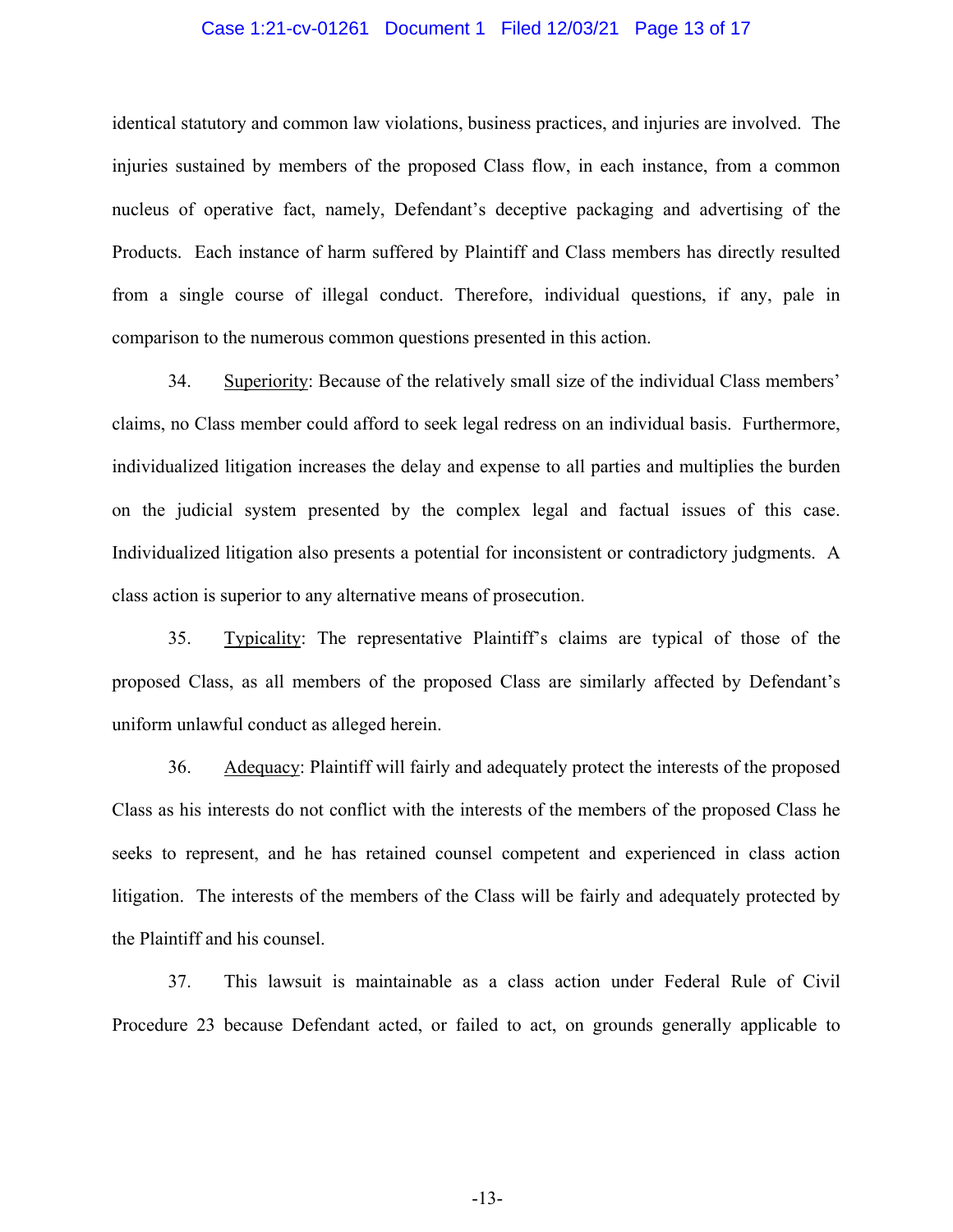#### Case 1:21-cv-01261 Document 1 Filed 12/03/21 Page 14 of 17

Plaintiff and the proposed Class, supporting the imposition of uniform relief to ensure compatible standards of conduct toward the members of the Class.

#### **FIRST CLAIM FOR RELIEF Violation of N.Y. Gen. Bus. Law § 349 (***for the New York Class)*

38. Plaintiff repeats the allegations contained in paragraphs 1-37 above as if fully set forth herein.

39. Plaintiff brings this claim on behalf of himself and on behalf of the members of the New York Class.

40. New York General Business Law ("GBL") § 349 declares unlawful "[d]eceptive acts or practices in the conduct of any business, trade or commerce . . ." GBL § 349(a).

41. The practices alleged herein – namely, deceiving consumers into believing that the Products are made in Mexico, when they are not – are unfair, deceptive, and misleading, in violation of GBL § 349.

42. The foregoing deceptive acts and practices were directed at Plaintiff and members of the New York Class.

43. Defendant's misrepresentations regarding the Products are material to a reasonable consumer as the Mexican Representations relate to the origin of the Products. A reasonable consumer attaches importance to such representations and is induced to act thereon in making purchase decisions.

44. At all relevant times, Defendant has known or reasonably should have known that the Products are not made in Mexico, and that Plaintiff and other members of the New York Class would reasonably and justifiably rely on the labeling in purchasing the Products.

45. Plaintiff and members of the New York Class have been injured as a direct and proximate result of Defendant's misleading and fraudulent conduct described above as they

-14-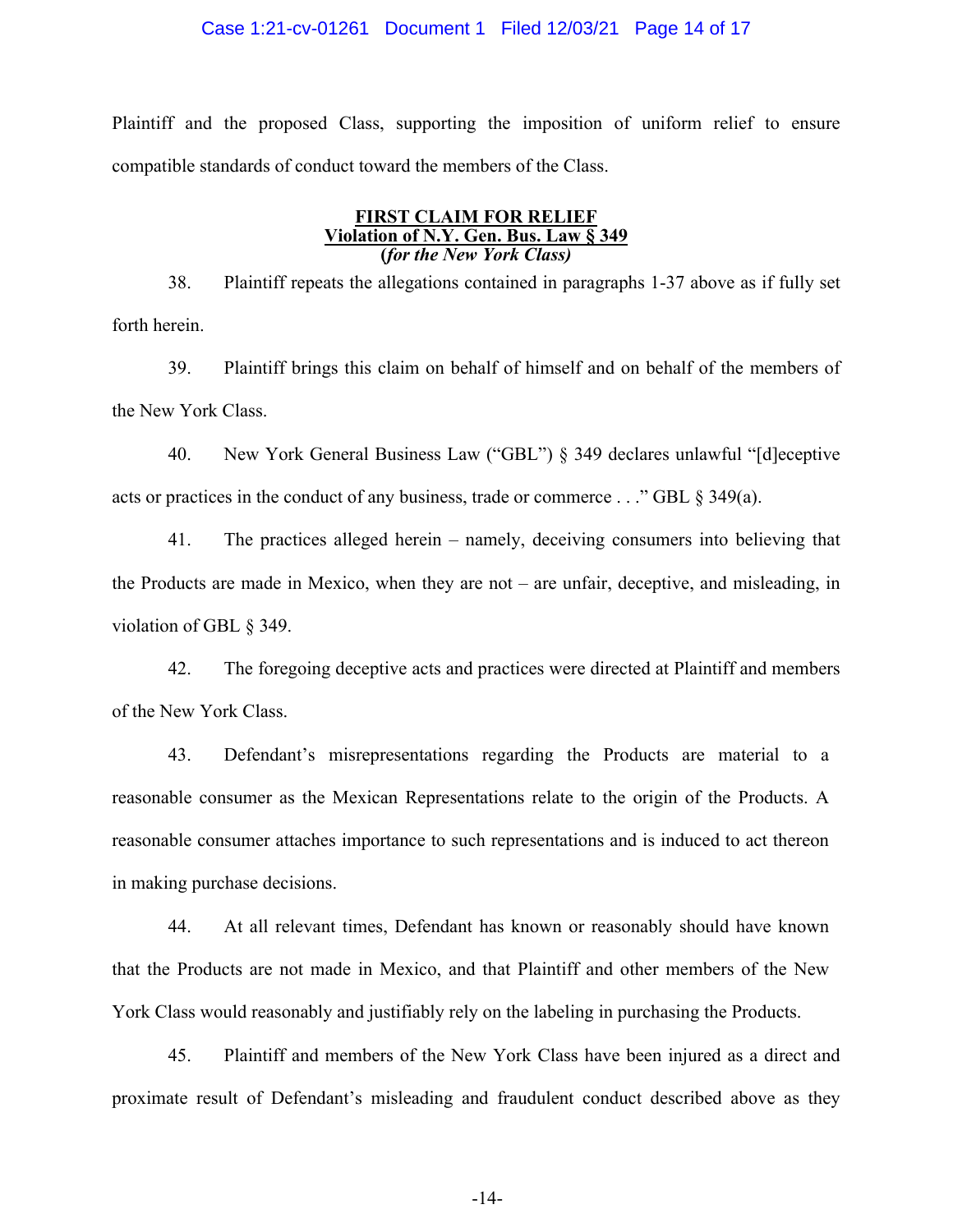# Case 1:21-cv-01261 Document 1 Filed 12/03/21 Page 15 of 17

would have paid significantly less for the Products, or would have purchased the Products, had they known that they are not made in Mexico.

46. As a result of Defendant's unlawful action, Plaintiff and members of the New York Class seek to enjoin Defendant's deceptive and unlawful acts and practices described herein, to recover actual damages or fifty dollars (or both), whichever is greater, as well as treble damages, reasonable attorneys' fees, and all other remedies this Court deems proper.

#### **SECOND CLAIM FOR RELIEF Violation of N.Y. Gen. Bus. Law § 350 (***for the New York Class)*

47. Plaintiff repeats the allegations contained in paragraphs 1-37 above as if fully set forth herein.

48. Plaintiff brings this claim on behalf of himself and on behalf of the members of the New York Class.

49. GBL § 350 provides in relevant part: "False advertising in the conduct of any business, trade or commerce . . . in this state is hereby declared unlawful."

50. In turn, GBL § 350-a defines false advertising as:

"[a]dvertising, including labeling, of a commodity . . . if such advertising is misleading in a material respect. In determining whether any advertising is misleading, there shall be taken into account (among other things) not only representations made by statement, word, design, device, sound or any combination thereof, but also the extent to which the advertising fails to reveal facts material in the light of such representations with respect to the commodity . . . to which the advertising relates under the conditions proscribed in said advertisement, or under such conditions as are customary or usual."

51. Defendant's actions are untrue and misleading through their deceptive packaging and marketing of the Products, which deceives consumers into believing that the Products are made in Mexico, when the Products are actually made in the U.S.

52. The foregoing misleading acts and practices were directed to Plaintiff and members of the New York Class.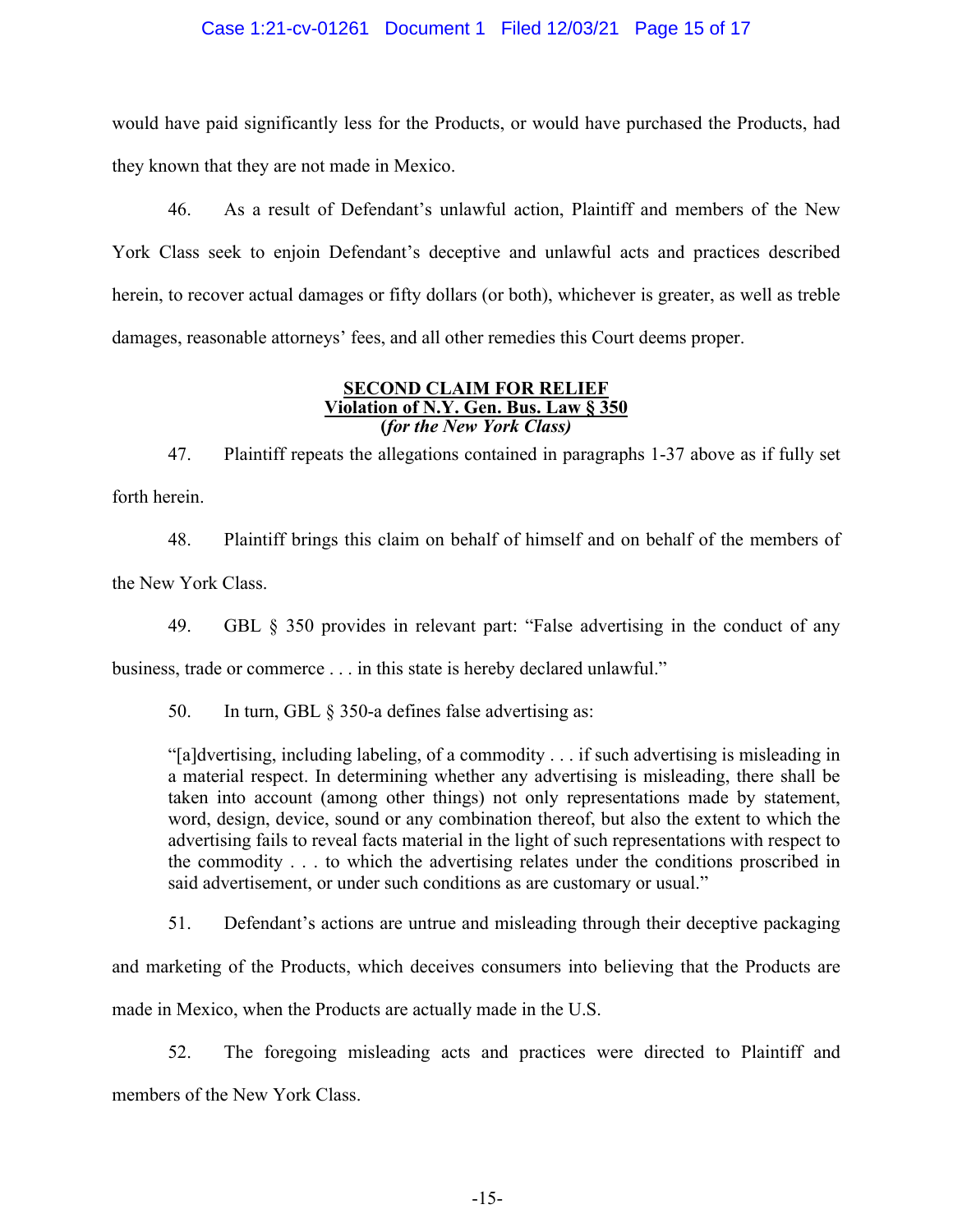## Case 1:21-cv-01261 Document 1 Filed 12/03/21 Page 16 of 17

53. Defendant's false and misleading representations regarding the Products are material to a reasonable consumer because they relate to the origins of the Products (i.e., where the Products are made) purchased by the consumer. A reasonable consumer attaches importance to such representations and is induced to act thereon in making purchasing decisions.

54. The foregoing misrepresentations have resulted in consumer injury or harm to the New York public.

55. Plaintiff and members of the New York Class have been injured as a direct and proximate result of Defendant's violations described above, as they would not have purchased the Products, or would have paid significantly less for them, had they known that the Products are not made in Mexico.

56. As a result of Defendant's unlawful action, Plaintiff and members of the New York Class seek to enjoin Defendant's misleading and unlawful acts and practices described herein, to recover actual damages or five hundred dollars per violation, whichever is greater (or both), as well as treble damages, reasonable attorneys' fees, and all other remedies this Court deems proper.

#### **PRAYER FOR RELIEF**

**WHEREFORE**, Plaintiff, individually and on behalf of the Class, respectfully prays for following relief:

A. Certifying the Class as requested herein, designating Plaintiff as class representative, and appointing the undersigned counsel as class counsel;

B. Declaring that Defendant is financially responsible for notifying the New York Class members of the pendency of this suit;

-16-